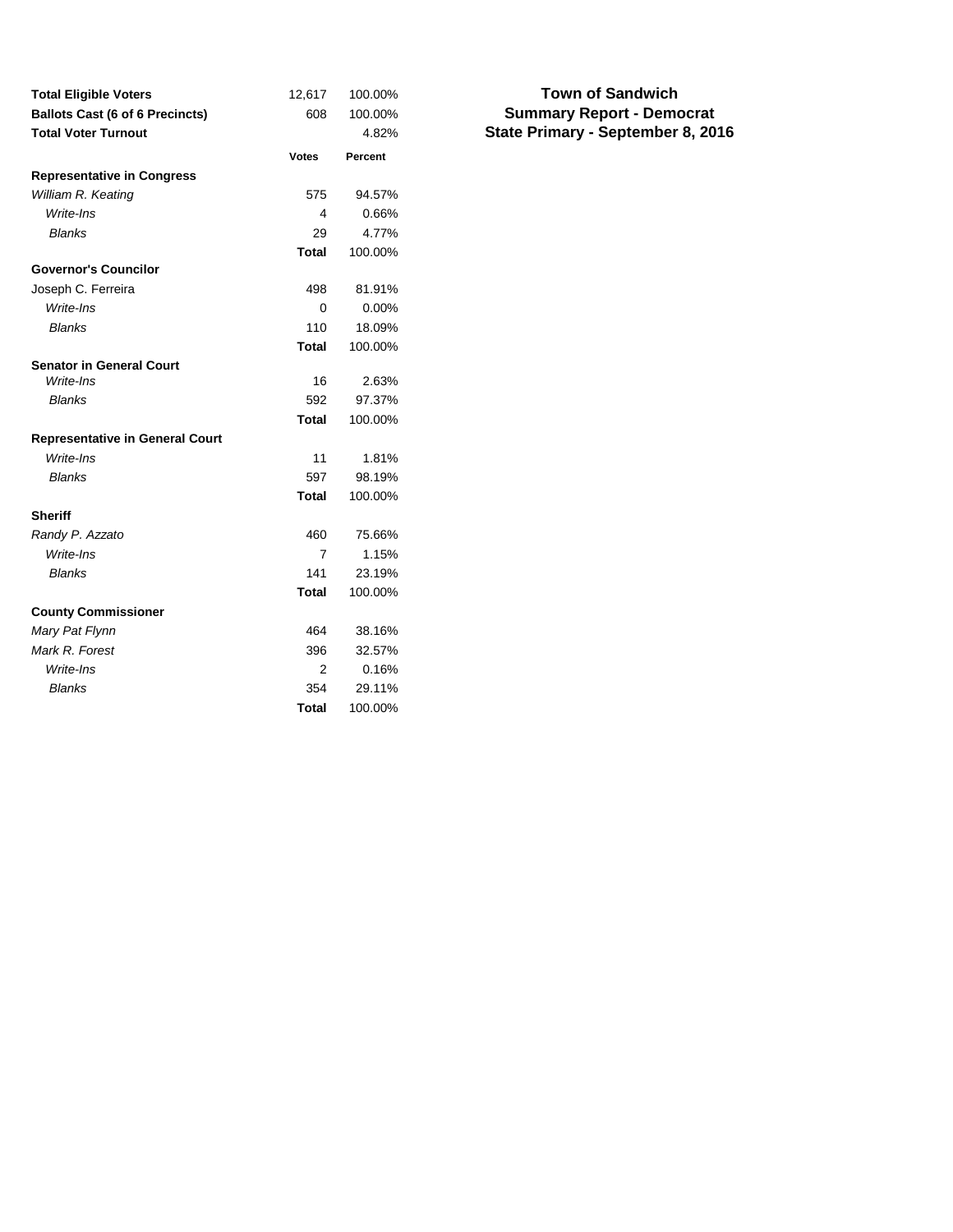### **TOWN OF SANDWICH STATE PRIMARY, SEPTEMBER 8, 2016 Democrat**

| # of Eligible Voters       | 12.617 |
|----------------------------|--------|
| <b>Total Ballots Cast:</b> | 608    |

4.82% **% of Total Voters**

| <b>PRECINCT</b>                              | $\mathbf{1}$            | $\overline{2}$ | $\overline{\mathbf{3}}$ | 4               | 5               | 6                | <b>Total</b><br><b>Votes</b> | Grand        | $\frac{0}{0}$<br>of Vote |
|----------------------------------------------|-------------------------|----------------|-------------------------|-----------------|-----------------|------------------|------------------------------|--------------|--------------------------|
| <b>OFFICES/CANDIDATES</b>                    |                         |                |                         |                 |                 |                  | Cast                         | <b>Total</b> |                          |
| <b>Number of Eligible Voters by Precinct</b> | 2421                    | 2191           | 1939                    | 2133            | 2054            | 1879             |                              | 12617        |                          |
| <b>Total Ballots Cast</b>                    | 143                     | 134            | 94                      | 70              | 99              | 68               | 608                          |              |                          |
| <b>Percentage By Precinct</b>                | 5.91%                   | 6.12%          | 4.85%                   | 3.28%           | 4.82%           | 3.62%            |                              |              |                          |
|                                              |                         |                |                         |                 |                 |                  |                              |              |                          |
| <b>Representative in Congress</b>            |                         |                |                         |                 |                 |                  |                              |              |                          |
| William R. Keating                           | 137                     | 121            | 92                      | 68              | 98              | 59               | 575                          | 575          | 94.57%                   |
| Write-Ins                                    | $\overline{\mathbf{3}}$ | -1             | $\overline{0}$          | $\overline{0}$  | $\overline{0}$  | $\boldsymbol{0}$ | $\overline{4}$               | 4            | 0.66%                    |
| <b>Blanks</b>                                | $\overline{3}$          | 12             |                         | $\overline{2}$  |                 | 9                | 29                           | 29           | 4.77%                    |
| <b>Total</b>                                 | 143                     | 134            | 94                      | 70              | 99              | 68               |                              | 608          | 100.00%                  |
|                                              |                         |                |                         |                 |                 |                  |                              |              |                          |
| <b>Number of Eligible Voters by Precinct</b> | 2421                    | 2191           | 1939                    | 2133            | 2054            | 1879             |                              | 12617        |                          |
| <b>Total Ballots Cast</b>                    | 143                     | 134            | 94                      | 70              | 99              | 68               | 608                          |              |                          |
| <b>Percentage By Precinct</b>                | 5.91%                   | 6.12%          | 4.85%                   | 3.28%           | 4.82%           | 3.62%            |                              |              |                          |
|                                              |                         |                |                         |                 |                 |                  |                              |              |                          |
| <b>Governor's Councilor</b>                  |                         |                |                         |                 |                 |                  |                              |              |                          |
| Joseph C. Ferreira                           | 114                     | 109            | 82                      | 59              | 84              | 50               | 498                          | 498          | 81.91%                   |
| Write-Ins                                    |                         | $\theta$       | $\overline{0}$          | $\theta$        |                 | $\mathbf{0}$     | $\Omega$                     | $\mathbf{0}$ | 0.00%                    |
| <b>Blanks</b>                                | 29                      | 25             | 12                      | 11              | 15              | 18               | 110                          | 110          | 18.09%                   |
| <b>Total</b>                                 | 143                     | 134            | 94                      | $\overline{70}$ | 99              | 68               |                              | 608          | 100.00%                  |
| <b>Number of Eligible Voters by Precinct</b> | 2421                    | 2191           | 1939                    | 2133            | 2054            | 1879             |                              | 12617        |                          |
| <b>Total Ballots Cast</b>                    | 143                     | 134            | 94                      | 70              | 99              | 68               | 608                          |              |                          |
| <b>Percentage By Precinct</b>                | 5.91%                   | 6.12%          | 4.85%                   | 3.28%           | 4.82%           | 3.62%            |                              |              |                          |
|                                              |                         |                |                         |                 |                 |                  |                              |              |                          |
| <b>Senator in General Court</b>              |                         |                |                         |                 |                 |                  |                              |              |                          |
| Write-Ins                                    | $\overline{0}$          | 5              | $\overline{2}$          | 3               | 6               | $\mathbf{0}$     | 16                           | 16           | 2.63%                    |
| <b>Blanks</b>                                | 143                     | 129            | $\overline{92}$         | $\overline{67}$ | $\overline{93}$ | $\overline{68}$  | $\overline{592}$             | 592          | 97.37%                   |
| <b>Total</b>                                 | 143                     | 134            | 94                      | 70              | 99              | 68               |                              |              | 608 100.00%              |
|                                              | 2421                    | 2191           |                         |                 | 2054            |                  |                              | 12617        |                          |
| <b>Number of Eligible Voters by Precinct</b> |                         |                | 1939                    | 2133            |                 | 1879             |                              |              |                          |
| <b>Total Votes Cast</b>                      | 143                     | 134            | 94                      | 70              | 99              | 68               | 608                          |              |                          |
| <b>Percentage By Precinct</b>                | 5.91%                   | 6.12%          | 4.85%                   | 3.28%           | 4.82%           | 3.62%            |                              |              |                          |
|                                              |                         |                |                         |                 |                 |                  |                              |              |                          |
| <b>Representative in General Court</b>       |                         |                |                         |                 |                 |                  |                              |              |                          |
| Write-Ins                                    |                         | 5              | $\sqrt{ }$              | $\overline{2}$  | $\overline{4}$  | $\overline{0}$   | 11                           | 11           | 1.81%                    |
| <b>Blanks</b>                                | 143                     | 129            | 94                      | 68              | 95              | 68               | 597                          | 597          | 98.19%                   |
| <b>Total</b>                                 | 143                     | 134            | 94                      | 70              | 99              | 68               |                              | 608          | 100.00%                  |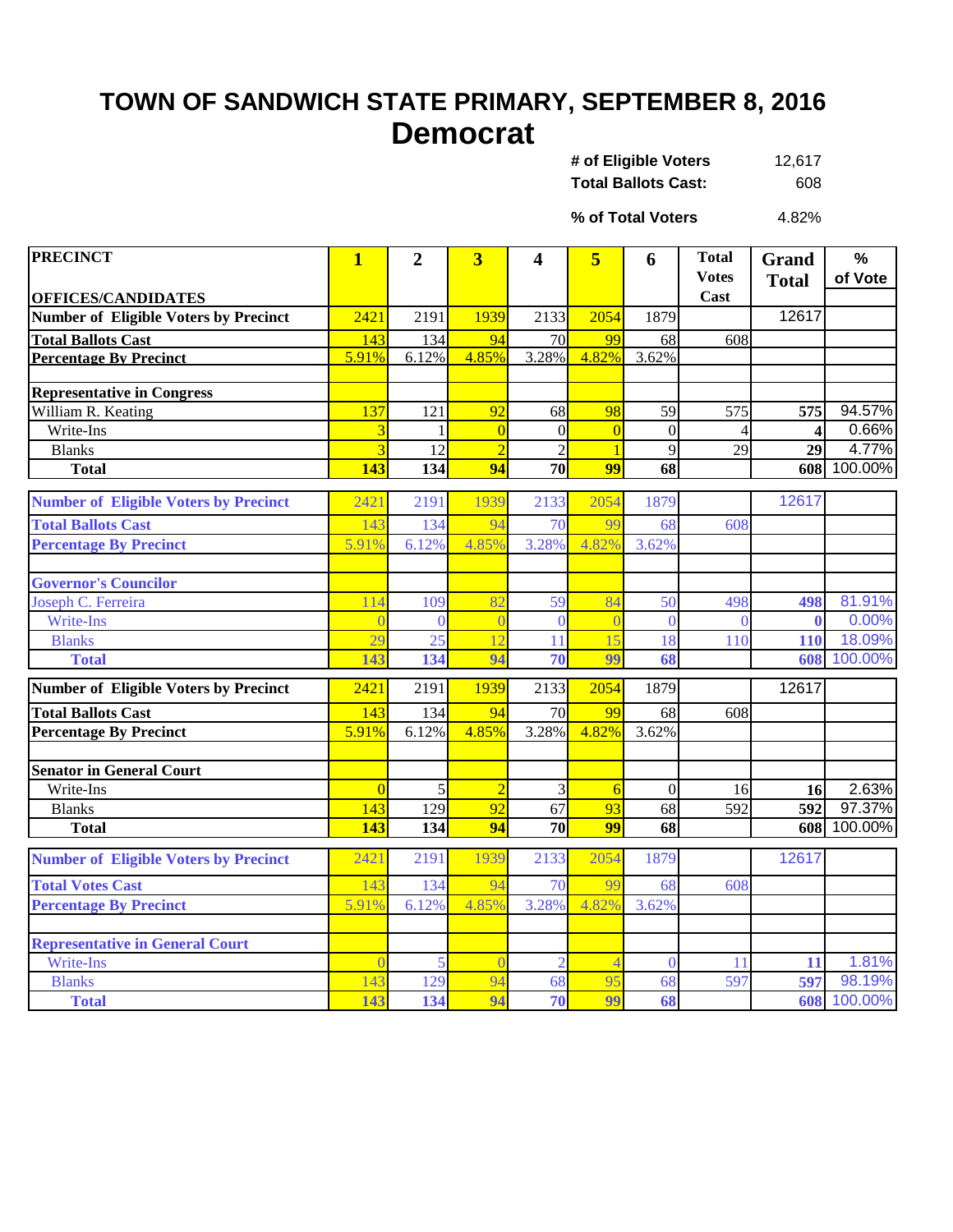| Number of Eligible Voters by Precinct        | 2421       | 2191  | 1939            | 2133  | 2054  | 1879  |     | 12617 |              |
|----------------------------------------------|------------|-------|-----------------|-------|-------|-------|-----|-------|--------------|
| <b>Total Votes Cast</b>                      | 143        | 134   | 94              | 70    | 99    | 68    | 608 |       |              |
| <b>Percentage By Precinct</b>                | 5.91%      | 6.12% | 4.85%           | 3.28% | 4.82% | 3.62% |     |       |              |
|                                              |            |       |                 |       |       |       |     |       |              |
| <b>Sheriff</b>                               |            |       |                 |       |       |       |     |       |              |
| Randy P. Azzato                              | 104        | 103   | 71              | 57    | 79    | 46    | 460 | 460   | 75.66%       |
| Write-Ins                                    |            |       |                 |       |       |       |     |       | 1.15%        |
| <b>Blanks</b>                                | 39         | 30    | $\overline{21}$ | 10    | 19    | 22    | 141 | 141   | 23.19%       |
| <b>Total</b>                                 | <b>143</b> | 134   | 94              | 70    | 99    | 68    |     | 608   | 100.00%      |
| <b>Number of Eligible Voters by Precinct</b> | 2421       | 2191  | 1939            | 2133  | 2054  | 1879  |     | 12617 |              |
| <b>Total Votes Cast</b>                      | 43         | 134   | 94              | 70    | -99   | 68    | 608 |       |              |
| <b>Percentage By Precinct</b>                | 5.91%      | 6.12% | 4.85%           | 3.28% | 4.82% | 3.62% |     |       |              |
|                                              |            |       |                 |       |       |       |     |       |              |
| <b>County Commissioner</b>                   |            |       |                 |       |       |       |     |       |              |
| <b>Mary Pat Flynn</b>                        |            | 101   | 74              | 53    | 76    | 49    | 464 | 464   | 38.16%       |
| Mark R. Forest                               | 97         | 85    | 58              | 49    | 66    | 41    | 396 | 396   | 32.57%       |
| Write-Ins                                    |            |       |                 |       |       |       |     |       | 0.16%        |
| <b>Blanks</b>                                | 78         | 81    | 56              | 38    | 55    | 46    | 354 | 354   | 29.11%       |
|                                              |            |       |                 |       |       |       |     |       | 1216 100.00% |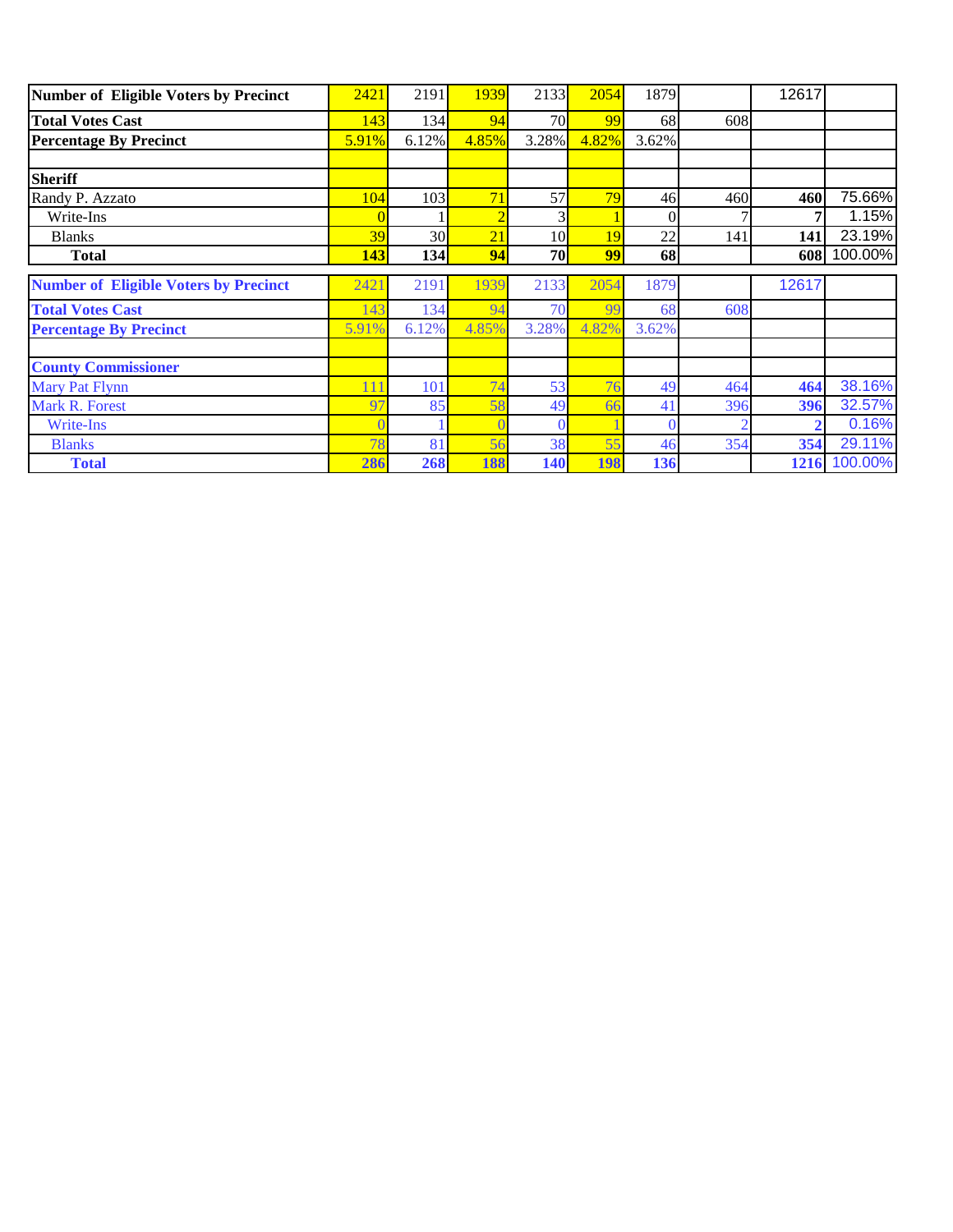| <b>Total Eligible Voters</b>           | 12,273       | 100.00% |
|----------------------------------------|--------------|---------|
| <b>Ballots Cast (6 of 6 Precincts)</b> | 938          | 100.00% |
| <b>Total Voter Turnout</b>             |              | 7.64%   |
|                                        | <b>Votes</b> | Percent |
| <b>Representative in Congress</b>      |              |         |
| Mark C. Alliegro                       | 650          | 69.30%  |
| Thomas J. O'Malley, Jr.                | 266          | 28.36%  |
| Write-Ins                              | 1            | 0.11%   |
| <b>Blanks</b>                          | 21           | 2.24%   |
|                                        | Total        | 100.00% |
| <b>Governor's Councilor</b>            |              |         |
| Write-Ins                              | 22           | 2.35%   |
| <b>Blanks</b>                          | 916          | 97.65%  |
|                                        | <b>Total</b> | 100.00% |
| <b>Senator in General Court</b>        |              |         |
| Vinny M. deMacedo                      | 775          | 82.62%  |
| Write-Ins                              | 3            | 0.32%   |
| <b>Blanks</b>                          | 160          | 17.06%  |
|                                        | Total        | 100.00% |
| <b>Representative in General Court</b> |              |         |
| <b>Randy Hunt</b>                      | 803          | 85.61%  |
| Write-Ins                              | 7            | 0.75%   |
| <b>Blanks</b>                          | 128          | 13.65%  |
|                                        | <b>Total</b> | 100.00% |
| <b>Sheriff</b>                         |              |         |
| James M. Cummings                      | 831          | 88.59%  |
| Write-Ins                              | 4            | 0.43%   |
| <b>Blanks</b>                          | 103          | 10.98%  |
|                                        | <b>Total</b> | 100.00% |
| <b>County Commissioner</b>             |              |         |
| Ronadl R. Beaty, Jr.                   | 554          | 29.53%  |
| Linda A. Bond                          | 501          | 26.71%  |
| Write-Ins                              | 1            | 0.05%   |
| Blanks                                 | 820          | 43.71%  |
|                                        | <b>Total</b> | 100.00% |

### **Summary Report - Democrat State Primary - September 8, 2016 Town of Sandwich**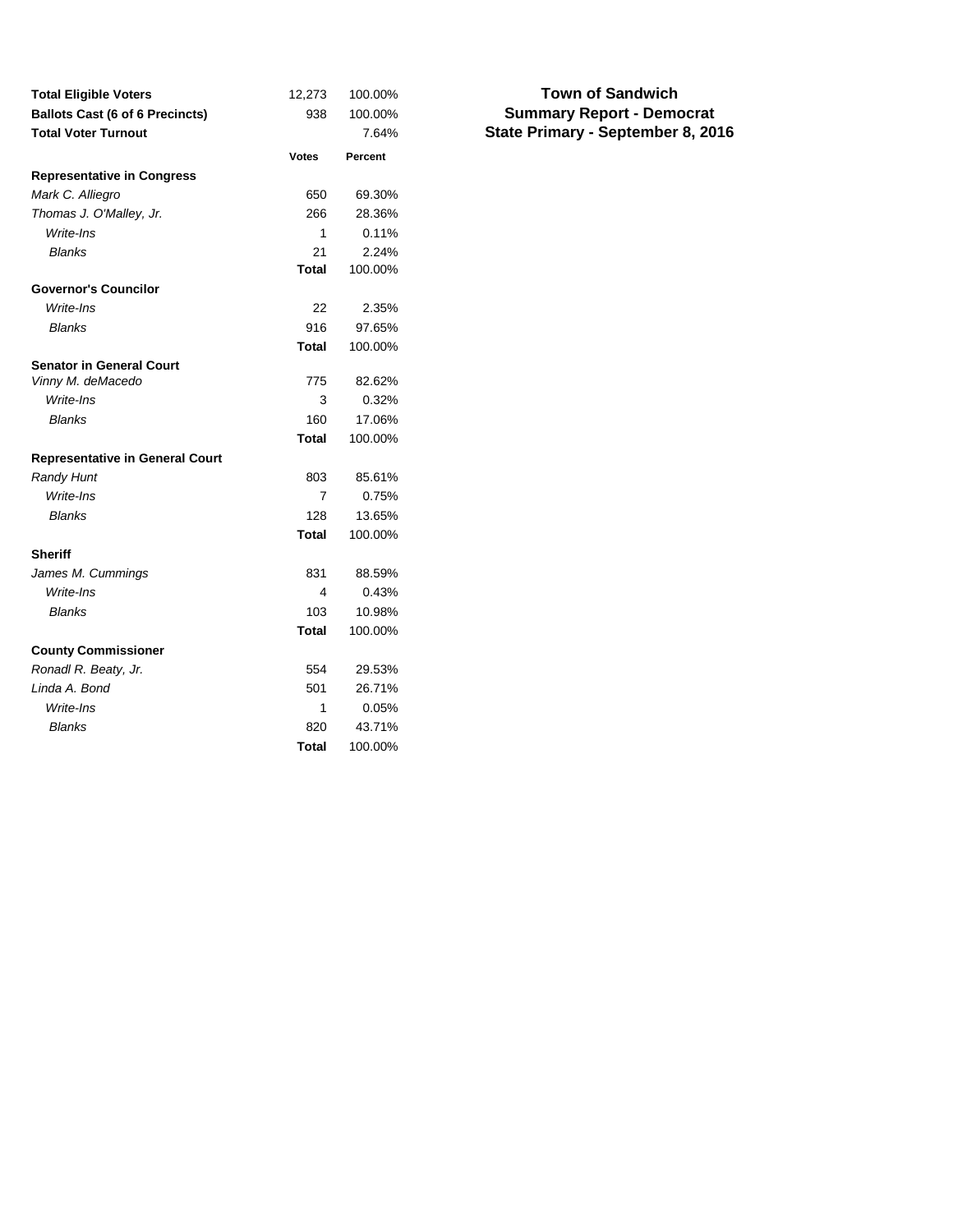# **TOWN OF SANDWICH STATE PRIMARY, SEPTEMBER 8, 2016 Republican**

| # of Eligible Voters       | 12,273 |
|----------------------------|--------|
| <b>Total Ballots Cast:</b> | 938    |

7.64% **% of Total Voters**

| <b>PRECINCT</b>                              | $\mathbf{1}$                     | $\overline{2}$        | $\overline{3}$                   | 4              | 5                                | 6              | <b>Total</b> | <b>Grand</b> | $\%$           |
|----------------------------------------------|----------------------------------|-----------------------|----------------------------------|----------------|----------------------------------|----------------|--------------|--------------|----------------|
|                                              |                                  |                       |                                  |                |                                  |                | <b>Votes</b> | <b>Total</b> | of Vote        |
| <b>OFFICES/CANDIDATES</b>                    |                                  |                       |                                  |                |                                  |                | Cast         |              |                |
| <b>Number of Eligible Voters by Precinct</b> | 2125                             | 2131                  | 1977                             | 2086           | 2006                             | 1948           |              | 12273        |                |
| <b>Total Ballots Cast</b>                    | 191                              | 172                   | 129                              | 161            | 134                              | 151            | 938          |              |                |
| <b>Percentage By Precinct</b>                | 8.99%                            | 8.07%                 | 6.53%                            | 7.72%          | 6.68%                            | 7.75%          |              |              |                |
|                                              |                                  |                       |                                  |                |                                  |                |              |              |                |
| <b>Representative in Congress</b>            |                                  |                       |                                  |                |                                  |                |              |              |                |
| Mark C. Alliegro                             | 128                              | 119                   | 86                               | 115            | 89                               | 113            | 650          | 650          | 69.30%         |
| Thomas J. O'Malley, Jr.                      | 56                               | 48                    | 40                               | 42             | 44                               | 36             | 266          | 266          | 28.36%         |
| Write-Ins                                    | $\overline{0}$<br>$\overline{7}$ | $\mathbf{1}$          | $\overline{0}$<br>$\overline{3}$ | $\overline{0}$ | $\overline{0}$<br>$\overline{1}$ | $\overline{0}$ |              | $\mathbf{1}$ | 0.11%<br>2.24% |
| <b>Blanks</b>                                |                                  | $\overline{4}$<br>172 |                                  | 4              | 134                              | $\overline{2}$ | 21           | 21           | 938 100.00%    |
| <b>Total</b>                                 | <b>191</b>                       |                       | <b>129</b>                       | 161            |                                  | 151            |              |              |                |
| <b>Number of Eligible Voters by Precinct</b> | 2125                             | 2131                  | 1977                             | 2086           | 2006                             | 1948           |              | 12273        |                |
| <b>Total Ballots Cast</b>                    | 191                              | 172                   | 129                              | 161            | 134                              | 151            | 938          |              |                |
| <b>Percentage By Precinct</b>                | 8.99%                            | 8.07%                 | 6.53%                            | 7.72%          | 6.68%                            | 7.75%          |              |              |                |
|                                              |                                  |                       |                                  |                |                                  |                |              |              |                |
| <b>Governor's Councilor</b>                  |                                  |                       |                                  |                |                                  |                |              |              |                |
| <b>Write-Ins</b>                             |                                  | 3                     | 2                                | 3              | $\overline{\mathcal{I}}$         | 5              | 22           | 22           | 2.35%          |
| <b>Blanks</b>                                | 184                              | 169                   | 127                              | 158            | 132                              | 146            | 916          | 916          | 97.65%         |
| <b>Total</b>                                 | 191                              | 172                   | 129                              | 161            | 134                              | 151            |              |              | 938 100.00%    |
| <b>Number of Eligible Voters by Precinct</b> | 2125                             | 2131                  | 1977                             | 2086           | 2006                             | 1948           |              | 12273        |                |
| <b>Total Ballots Cast</b>                    | 191                              | 172                   | 129                              | 161            | 134                              | 151            | 938          |              |                |
| <b>Percentage By Precinct</b>                | 8.99%                            | 8.07%                 | 6.53%                            | 7.72%          | 6.68%                            | 7.75%          |              |              |                |
|                                              |                                  |                       |                                  |                |                                  |                |              |              |                |
| <b>Senator in General Court</b>              |                                  |                       |                                  |                |                                  |                |              |              |                |
| Vinny M. deMacedo                            | 160                              | 141                   | 107                              | 137            | 105                              | 125            | 775          | 775          | 82.62%         |
| Write-Ins                                    | $\Omega$                         | $\theta$              | $\overline{0}$                   | $\Omega$       | $\overline{0}$                   | 3              | 3            | 3            | 0.32%          |
| <b>Blanks</b>                                | 31                               | 31                    | $\overline{22}$                  | 24             | $\overline{29}$                  | 23             | 160          | 160          | 17.06%         |
| <b>Total</b>                                 | <b>191</b>                       | 172                   | <b>129</b>                       | 161            | 134                              | 151            |              |              | 938 100.00%    |
| <b>Number of Eligible Voters by Precinct</b> | 2125                             | 2131                  | 1977                             | 2086           | 2006                             | 1948           |              | 12273        |                |
| <b>Total Votes Cast</b>                      | 191                              | 172                   | 129                              | 161            | 134                              | 151            | 938          |              |                |
| <b>Percentage By Precinct</b>                | 8.99%                            | 8.07%                 | 6.53%                            | 7.72%          | 6.68%                            | 7.75%          |              |              |                |
|                                              |                                  |                       |                                  |                |                                  |                |              |              |                |
| <b>Representative in General Court</b>       |                                  |                       |                                  |                |                                  |                |              |              |                |
| <b>Randy Hunt</b>                            | 162                              | 144                   | 118                              | 139            | 111                              | 129            | 803          | 803          | 85.61%         |
| Write-Ins                                    |                                  |                       |                                  | $\Omega$       |                                  |                |              |              | 0.75%          |
| <b>Blanks</b>                                | 28                               | 26                    | 11                               | 22             | $\overline{22}$                  | 19             | 128          | 128          | 13.65%         |
| <b>Total</b>                                 | 191                              | 172                   | 129                              | 161            | 134                              | 151            |              |              | 938 100.00%    |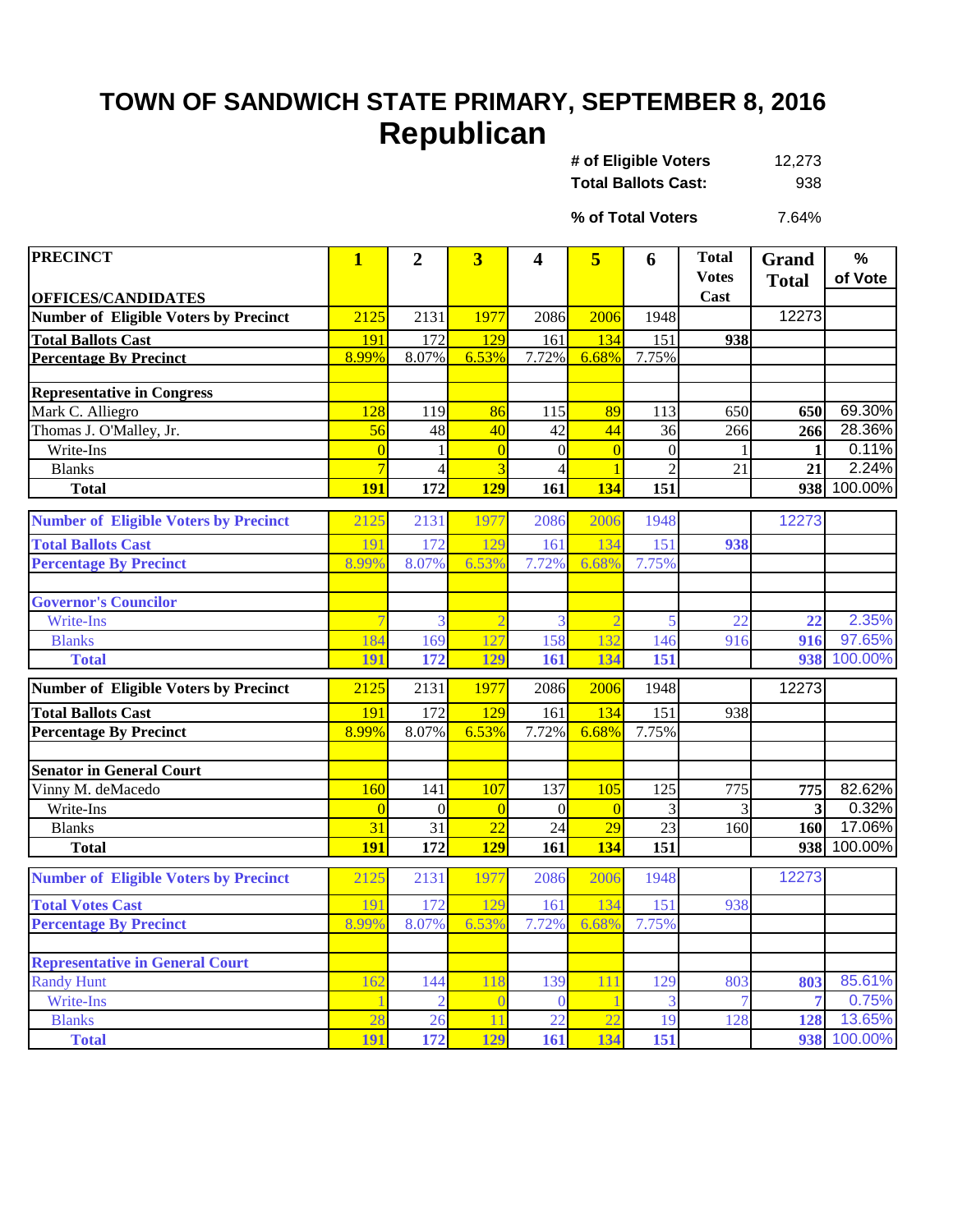| Number of Eligible Voters by Precinct        | 2125       | 2131  | 1977           | 2086  | 2006  | 1948  |     | 12273 |         |
|----------------------------------------------|------------|-------|----------------|-------|-------|-------|-----|-------|---------|
| <b>Total Votes Cast</b>                      | 191        | 172   | 129            | 161   | 134   | 151   | 938 |       |         |
| <b>Percentage By Precinct</b>                | 8.99%      | 8.07% | 6.53%          | 7.72% | 6.68% | 7.75% |     |       |         |
|                                              |            |       |                |       |       |       |     |       |         |
| <b>Sheriff</b>                               |            |       |                |       |       |       |     |       |         |
| James M. Cummings                            | 178        | 151   | 112            | 145   | 118   | 127   | 831 | 831   | 88.59%  |
| Write-Ins                                    |            |       |                |       |       |       |     |       | 0.43%   |
| <b>Blanks</b>                                | 13         | 21    |                | 15    | 16    | 21    | 103 | 103   | 10.98%  |
| <b>Total</b>                                 | <b>191</b> | 172   | <b>129</b>     | 161   | 134   | 151   |     | 938   | 100.00% |
| <b>Number of Eligible Voters by Precinct</b> | 2125       | 2131  | 1977           | 2086  | 2006  | 1948  |     | 12273 |         |
| <b>Total Votes Cast</b>                      | 191        | 172   | 129            | 161   | 134   | 151   | 938 |       |         |
| <b>Percentage By Precinct</b>                | 8.99%      | 8.07% | 6.53%          | 7.72% | 6.68% | 7.75% |     |       |         |
| <b>County Commissioner</b>                   |            |       |                |       |       |       |     |       |         |
|                                              |            |       |                |       |       |       |     |       |         |
|                                              | 119        | 98    | 7 <sup>1</sup> | 97    | 72    | 98    | 554 | 554   | 29.53%  |
| Ronadl R. Beaty, Jr.<br>Linda A. Bond        | 105        | 87    | 7 <sub>0</sub> | 88    | 73    | 78    | 501 | 501   | 26.71%  |
| Write-Ins                                    |            |       |                |       |       |       |     |       | 0.05%   |
| <b>Blanks</b>                                | 158        | 159   |                | 137   | 122   | 126   | 820 | 820   | 43.71%  |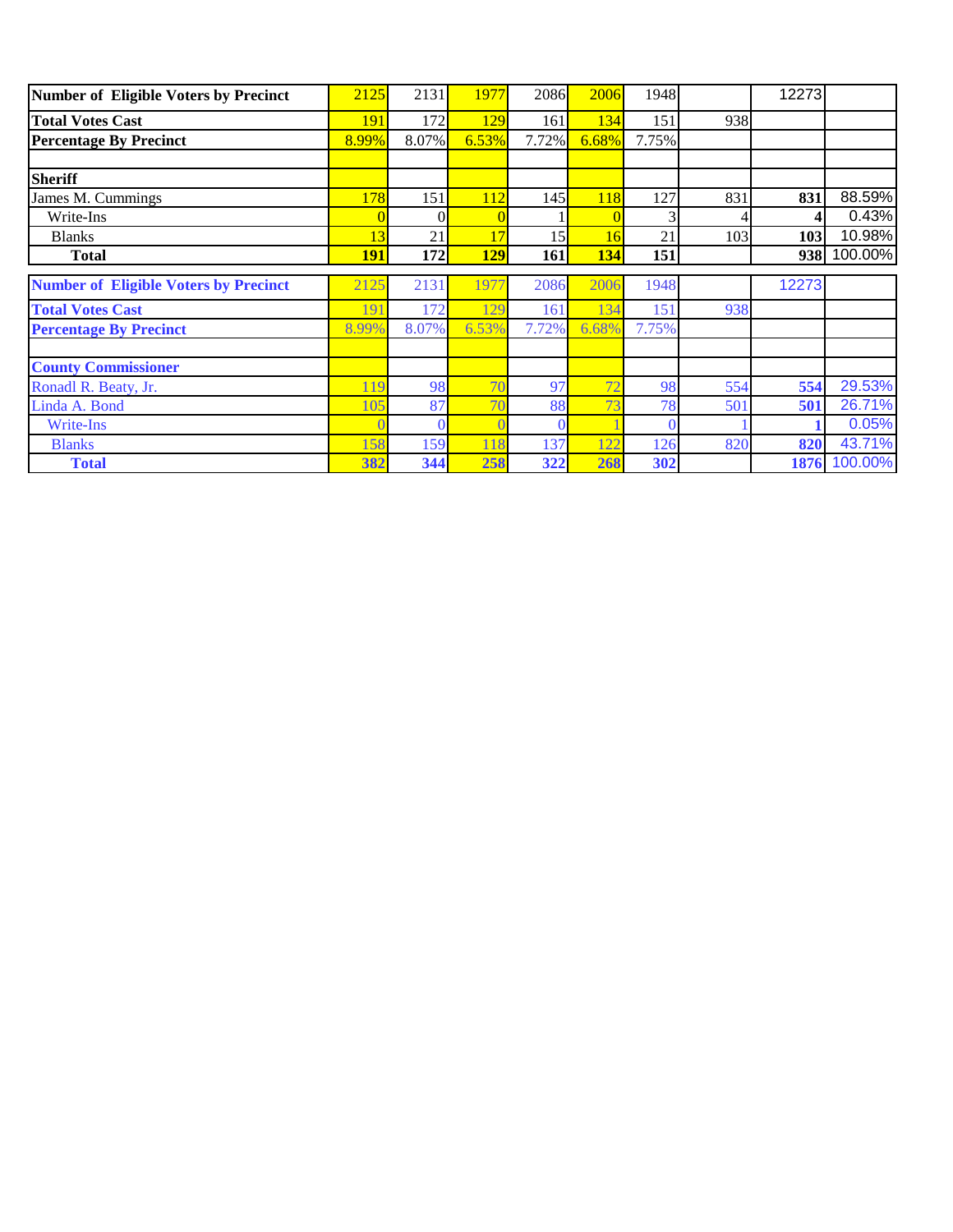| <b>Total Eligible Voters</b>           | 9,396        | 100.00%  |
|----------------------------------------|--------------|----------|
| <b>Ballots Cast (6 of 6 Precincts)</b> | 1            | 100.00%  |
| <b>Total Voter Turnout</b>             |              | 0.01%    |
|                                        | <b>Votes</b> | Percent  |
| <b>Representative in Congress</b>      |              |          |
| Write-Ins                              | 0            | 0.00%    |
| <b>Blanks</b>                          | 1            | 100.00%  |
|                                        | <b>Total</b> | 100.00%  |
| <b>Governor's Councilor</b>            |              |          |
| Write-Ins                              | 0            | 0.00%    |
| <b>Blanks</b>                          | 1            | 100.00%  |
|                                        | <b>Total</b> | 100.00%  |
| <b>Senator in General Court</b>        |              |          |
| Write-Ins                              | 0            | $0.00\%$ |
| <b>Blanks</b>                          | 1            | 100.00%  |
|                                        | <b>Total</b> | 100.00%  |
| <b>Representative in General Court</b> |              |          |
| Write-Ins                              | $\Omega$     | 0.00%    |
| <b>Blanks</b>                          | 1            | 100.00%  |
|                                        | <b>Total</b> | 100.00%  |
| <b>Sheriff</b>                         |              |          |
| Write-Ins                              | 0            | $0.00\%$ |
| <b>Blanks</b>                          | 1            | 100.00%  |
|                                        | <b>Total</b> | 100.00%  |
| <b>County Commissioner</b>             |              |          |
| Write-Ins                              | 0            | $0.00\%$ |
| <b>Blanks</b>                          | 2            | 100.00%  |
|                                        | <b>Total</b> | 100.00%  |

**Summary Report - Green-Rainbow State Primary - September 8, 2016 Town of Sandwich**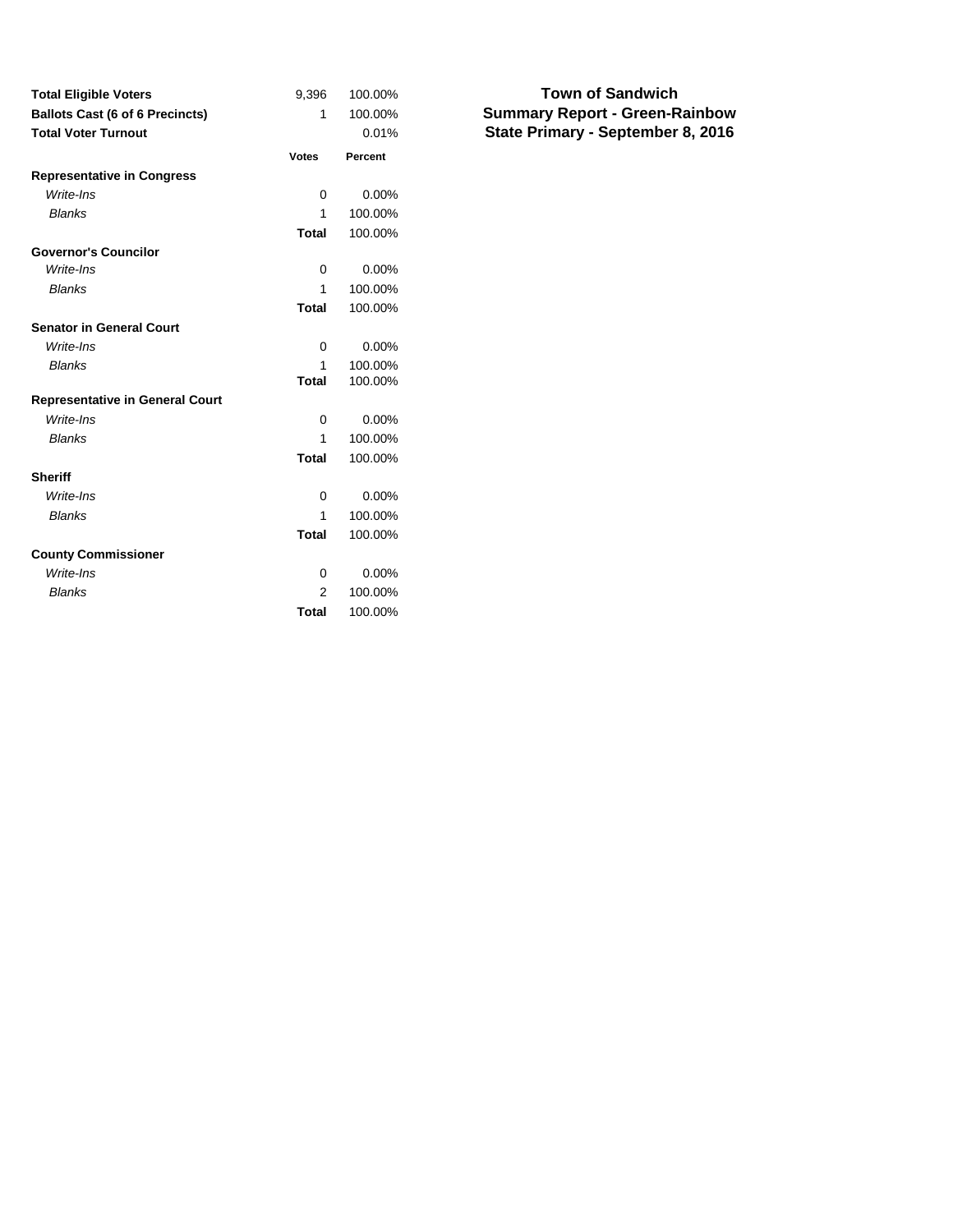### **TOWN OF SANDWICH STATE PRIMARY, SEPTEMBER 8, 2016 Green-Rainbow**

9,396 **Total Ballots Cast:** 1 **# of Eligible Voters** 

0.01% **% of Total Voters**

| <b>PRECINCT</b>                                     | $\mathbf{1}$                 | $\overline{2}$   | $\overline{\mathbf{3}}$ | $\overline{\mathbf{4}}$ | 5                       | 6                | <b>Total</b>         | Grand            | %         |
|-----------------------------------------------------|------------------------------|------------------|-------------------------|-------------------------|-------------------------|------------------|----------------------|------------------|-----------|
| <b>OFFICES/CANDIDATES</b>                           |                              |                  |                         |                         |                         |                  | <b>Votes</b><br>Cast | <b>Total</b>     | of Vote   |
| <b>Number of Eligible Voters by Precinct</b>        | 1700                         | 1608             | 1437                    | 1616                    | 1565                    | 1470             |                      | 9396             |           |
| <b>Total Ballots Cast</b>                           | $\Omega$                     |                  | $\overline{0}$          | $\Omega$                | $\overline{0}$          | $\Omega$         | $\mathbf{1}$         |                  |           |
| <b>Percentage By Precinct</b>                       | 0.00%                        | 0.06%            | 0.00%                   | $0.00\%$                | 0.00%                   | 0.00%            |                      |                  |           |
|                                                     |                              |                  |                         |                         |                         |                  |                      |                  |           |
| <b>Representative in Congress</b>                   |                              |                  |                         |                         |                         |                  |                      |                  |           |
| Write-Ins                                           | $\overline{0}$               | $\boldsymbol{0}$ | $\overline{0}$          | $\boldsymbol{0}$        | $\overline{0}$          | $\boldsymbol{0}$ | $\boldsymbol{0}$     | $\bf{0}$         | 0.00%     |
| <b>Blanks</b>                                       | $\overline{0}$               | $\mathbf{1}$     | $\overline{0}$          | $\mathbf{0}$            | $\overline{0}$          | $\mathbf{0}$     | 1                    | $\mathbf{1}$     | 100.00%   |
| <b>Total</b>                                        | $\overline{\mathbf{0}}$      | $\mathbf{1}$     | $\overline{\mathbf{0}}$ | $\mathbf{0}$            | $\overline{\mathbf{0}}$ | $\mathbf 0$      |                      | $\mathbf{1}$     | 100.00%   |
| <b>Number of Eligible Voters by Precinct</b>        | 1700                         | 1608             | 1437                    | 1616                    | 1565                    | 1470             |                      | 9396             |           |
| <b>Total Ballots Cast</b>                           |                              |                  |                         | $\Omega$                | $\Omega$                | $\Omega$         |                      |                  |           |
| <b>Percentage By Precinct</b>                       | 0.00%                        | 0.06%            | 0.00%                   | 0.00%                   | 0.00%                   | 0.00%            |                      |                  |           |
|                                                     |                              |                  |                         |                         |                         |                  |                      |                  |           |
| <b>Governor's Councilor</b>                         |                              |                  |                         |                         |                         |                  |                      |                  |           |
| <b>Write-Ins</b>                                    | $\left  \right $             | $\overline{0}$   | $\sqrt{ }$              | $\Omega$                | $\overline{0}$          | $\bf{0}$         | $\overline{0}$       | $\mathbf 0$      | 0.00%     |
| <b>Blanks</b>                                       | $\overline{0}$               |                  | $\overline{0}$          | $\Omega$                | $\overline{0}$          | $\theta$         |                      | $\mathbf 1$      | 100.00%   |
| <b>Total</b>                                        | $\overline{0}$               |                  | $\overline{\mathbf{0}}$ | $\mathbf{0}$            | $\overline{\mathbf{0}}$ | $\mathbf{0}$     |                      |                  | 100.00%   |
| <b>Number of Eligible Voters by Precinct</b>        | 1700                         | 1608             | 1437                    | 1616                    | 1565                    | 1470             |                      | 9396             |           |
| <b>Total Ballots Cast</b>                           | $\Omega$                     |                  | $\overline{0}$          | $\Omega$                | $\overline{0}$          | $\Omega$         | 1                    |                  |           |
| <b>Percentage By Precinct</b>                       | 0.00%                        | 0.06%            | 0.00%                   | 0.00%                   | 0.00%                   | 0.00%            |                      |                  |           |
|                                                     |                              |                  |                         |                         |                         |                  |                      |                  |           |
| <b>Senator in General Court</b>                     |                              |                  |                         |                         |                         |                  |                      |                  |           |
| Write-Ins                                           | $\overline{0}$               | $\boldsymbol{0}$ | $\overline{0}$          | $\mathbf{0}$            | $\overline{0}$          | $\mathbf{0}$     | $\theta$             | $\bf{0}$         | 0.00%     |
| <b>Blanks</b>                                       | $\overline{0}$               | $\mathbf{1}$     | $\overline{0}$          | $\boldsymbol{0}$        | $\overline{0}$          | $\mathbf{0}$     |                      | $\mathbf{1}$     | 100.00%   |
| <b>Total</b>                                        | $\bf{0}$                     | $\mathbf{1}$     | $\bf{0}$                | $\bf{0}$                | $\bf{0}$                | $\bf{0}$         |                      | $\mathbf{1}$     | 100.00%   |
| <b>Number of Eligible Voters by Precinct</b>        | 1700                         | 1608             | 1437                    | 1616                    | 1565                    | 1470             |                      | 9396             |           |
| <b>Total Votes Cast</b>                             |                              |                  |                         | $\Omega$                |                         | $\Omega$         |                      |                  |           |
| <b>Percentage By Precinct</b>                       | 0.00%                        | 0.06%            | 0.00%                   | 0.00%                   | 0.00%                   | 0.00%            |                      |                  |           |
|                                                     |                              |                  |                         |                         |                         |                  |                      |                  |           |
| <b>Representative in General Court</b><br>Write-Ins |                              | $\overline{0}$   |                         | $\Omega$                |                         | $\bf{0}$         | $\overline{0}$       | $\bf{0}$         | 0.00%     |
| <b>Blanks</b>                                       |                              | $\mathbf{1}$     | $\overline{0}$          | $\mathbf{0}$            | $\overline{0}$          | $\boldsymbol{0}$ |                      |                  | 1 100.00% |
| <b>Total</b>                                        | U<br>$\overline{\mathbf{0}}$ | 1                | $\overline{\mathbf{r}}$ | $\mathbf{0}$            | $\mathbf{0}$            | $\mathbf{0}$     |                      |                  | 100.00%   |
|                                                     |                              |                  |                         |                         |                         |                  |                      |                  |           |
| <b>Number of Eligible Voters by Precinct</b>        | 1700                         | 1608             | 1437                    | 1616                    | 1565                    | 1470             |                      | 9396             |           |
| <b>Total Votes Cast</b>                             | $\overline{0}$               | 1                | $\overline{0}$          | 0                       | $\overline{0}$          | $\overline{0}$   | 1                    |                  |           |
| <b>Percentage By Precinct</b>                       | 0.00%                        | 0.06%            | 0.00%                   | $0.00\%$                | 0.00%                   | 0.00%            |                      |                  |           |
|                                                     |                              |                  |                         |                         |                         |                  |                      |                  |           |
| <b>Sheriff</b>                                      |                              |                  |                         |                         |                         |                  |                      |                  |           |
| Write-Ins                                           | $\overline{0}$               | $\boldsymbol{0}$ | $\overline{0}$          | $\boldsymbol{0}$        | $\overline{0}$          | $\boldsymbol{0}$ | $\boldsymbol{0}$     | $\boldsymbol{0}$ | 0.00%     |
| <b>Blanks</b>                                       | $\overline{0}$               | 1                | $\overline{0}$          | $\overline{0}$          | $\overline{0}$          | $\mathbf{0}$     |                      | $\mathbf{1}$     | 100.00%   |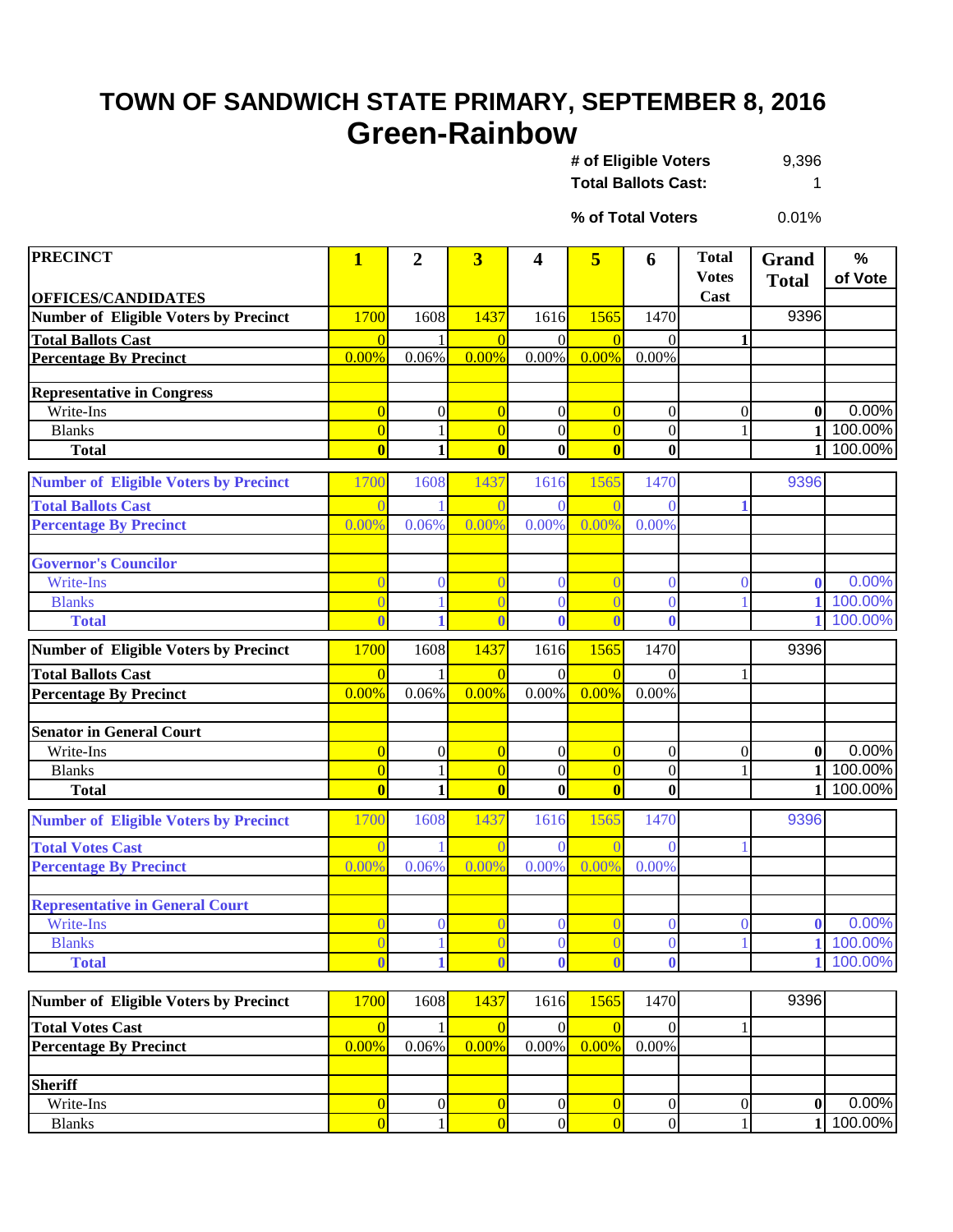| <b>Total</b>                                 |       |          |       | $\mathbf{0}$ | 0     |       |      | 100.00% |
|----------------------------------------------|-------|----------|-------|--------------|-------|-------|------|---------|
| <b>Number of Eligible Voters by Precinct</b> | 700   | 1608     | 1437  | 1616         | 1565  | 1470  | 9396 |         |
| <b>Total Votes Cast</b>                      |       |          |       |              |       |       |      |         |
| <b>Percentage By Precinct</b>                | 0.009 | $0.06\%$ | 0.00% | $0.00\%$     | 0.00% | 0.00% |      |         |
|                                              |       |          |       |              |       |       |      |         |
| <b>County Commissioner</b>                   |       |          |       |              |       |       |      |         |
| Write-Ins                                    |       |          |       |              |       |       |      | 0.00%   |
| <b>Blanks</b>                                |       |          |       |              |       |       |      | 100.00% |
| <b>Total</b>                                 |       |          |       |              |       |       |      | 100.00% |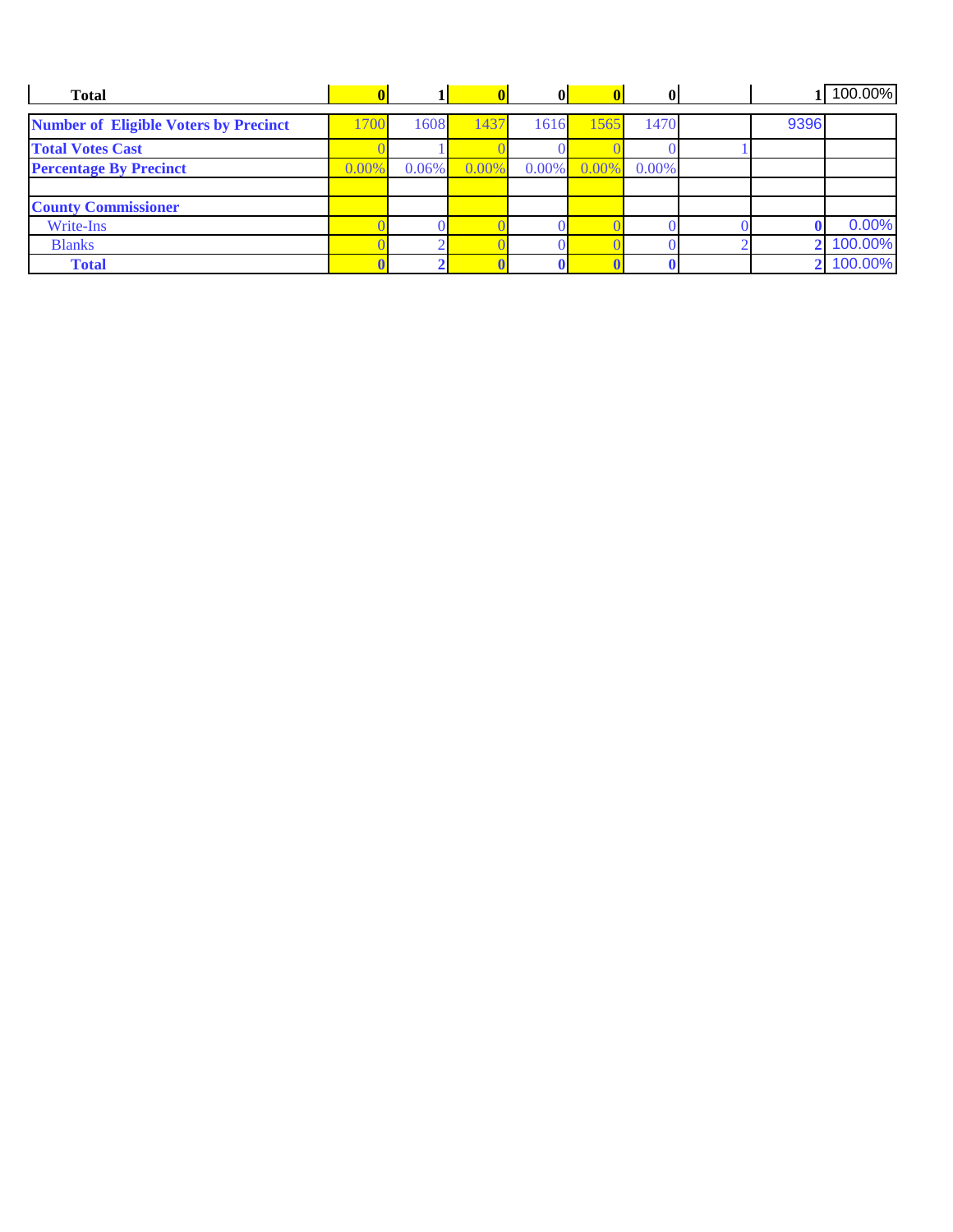| <b>Total Eligible Voters</b>           | 9,475        | 100.00%  |
|----------------------------------------|--------------|----------|
| <b>Ballots Cast (6 of 6 Precincts)</b> | 1            | 100.00%  |
| <b>Total Voter Turnout</b>             |              | 0.01%    |
|                                        | <b>Votes</b> | Percent  |
| <b>Representative in Congress</b>      |              |          |
| Write-Ins                              | 1            | 100.00%  |
| <b>Blanks</b>                          | $\Omega$     | 0.00%    |
|                                        | <b>Total</b> | 100.00%  |
| <b>Governor's Councilor</b>            |              |          |
| Write-Ins                              | 1            | 100.00%  |
| <b>Blanks</b>                          | 0            | 0.00%    |
|                                        | <b>Total</b> | 100.00%  |
| <b>Senator in General Court</b>        |              |          |
| Write-Ins                              | 1            | 100.00%  |
| <b>Blanks</b>                          | O            | $0.00\%$ |
|                                        | <b>Total</b> | 100.00%  |
| <b>Representative in General Court</b> |              |          |
| Write-Ins                              | 1            | 100.00%  |
| <b>Blanks</b>                          | 0            | 0.00%    |
|                                        | <b>Total</b> | 100.00%  |
| <b>Sheriff</b>                         |              |          |
| Write-Ins                              | 1            | 100.00%  |
| <b>Blanks</b>                          | 0            | 0.00%    |
|                                        | <b>Total</b> | 100.00%  |
| <b>County Commissioner</b>             |              |          |
| Write-Ins                              | 2            | 100.00%  |
| <b>Blanks</b>                          | O            | 0.00%    |
|                                        | <b>Total</b> | 100.00%  |

### **Summary Report - Democrat State Primary - September 8, 2016 Town of Sandwich**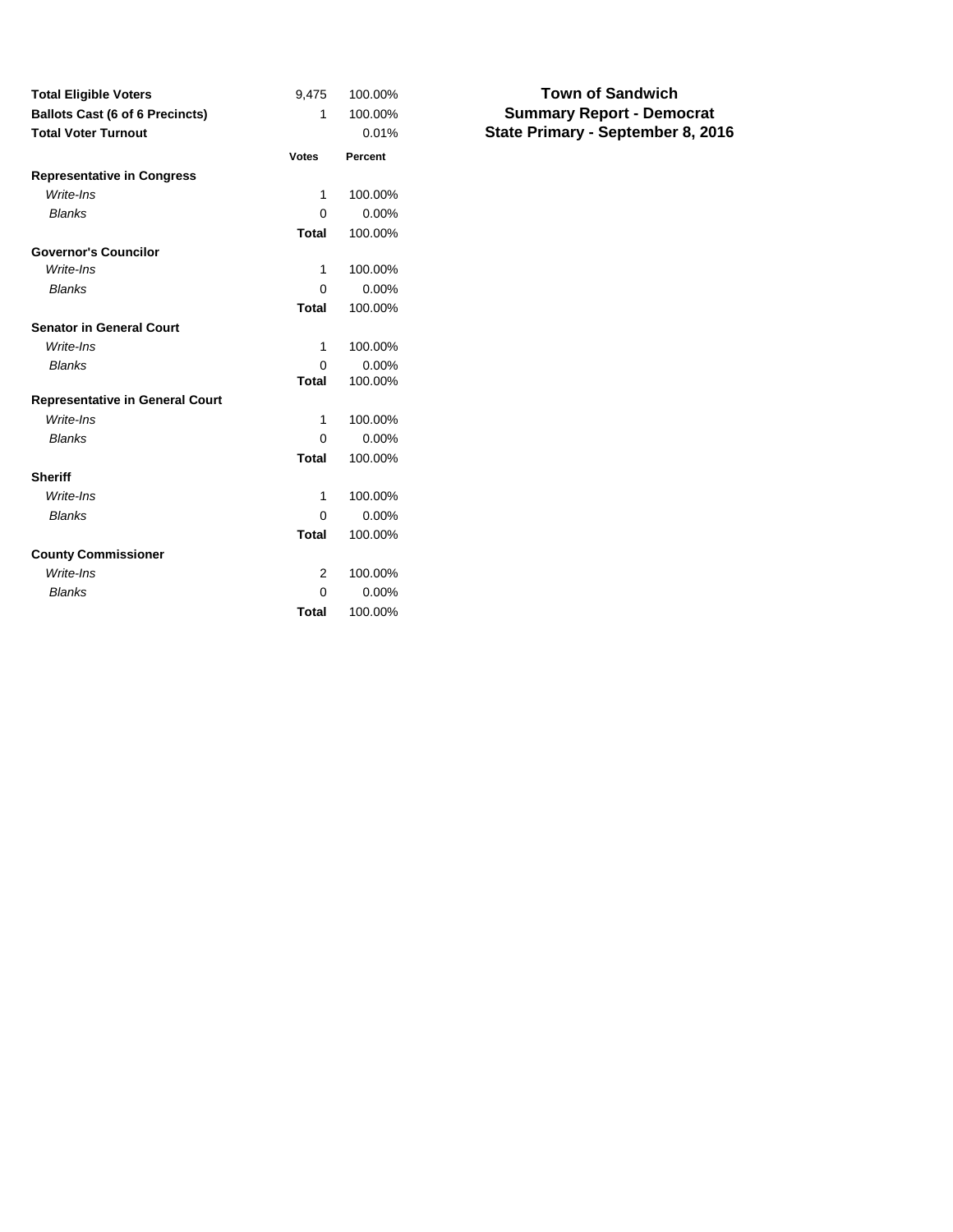# **TOWN OF SANDWICH STATE PRIMARY, SEPTEMBER 8, 2016 United Independent Party**

| # of Eligible Voters       | 9,475 |
|----------------------------|-------|
| <b>Total Ballots Cast:</b> |       |

0.01% **% of Total Voters**

| <b>PRECINCT</b>                                | $\overline{\mathbf{1}}$        | $\overline{2}$                     | $\overline{\mathbf{3}}$          | 4                                | 5                                | 6                                  | <b>Total</b><br><b>Votes</b> | Grand<br><b>Total</b> | $\frac{0}{0}$<br>of Vote |
|------------------------------------------------|--------------------------------|------------------------------------|----------------------------------|----------------------------------|----------------------------------|------------------------------------|------------------------------|-----------------------|--------------------------|
| <b>OFFICES/CANDIDATES</b>                      |                                |                                    |                                  |                                  |                                  |                                    | Cast                         |                       |                          |
| <b>Number of Eligible Voters by Precinct</b>   | 1716                           | 1615                               | 1454                             | 1627                             | 1577                             | 1486                               |                              | 9475                  |                          |
| <b>Total Ballots Cast</b>                      | $\overline{1}$                 | $\Omega$                           | $\Omega$                         | $\Omega$                         | $\overline{0}$                   | $\Omega$                           |                              |                       |                          |
| <b>Percentage By Precinct</b>                  | 0.06%                          | 0.00%                              | 0.00%                            | $0.00\%$                         | 0.00%                            | 0.00%                              |                              |                       |                          |
|                                                |                                |                                    |                                  |                                  |                                  |                                    |                              |                       |                          |
| <b>Representative in Congress</b><br>Write-Ins |                                |                                    |                                  |                                  |                                  |                                    |                              |                       | 100.00%                  |
| <b>Blanks</b>                                  | $\mathbf{1}$<br>$\overline{0}$ | $\boldsymbol{0}$<br>$\overline{0}$ | $\overline{0}$<br>$\overline{0}$ | $\overline{0}$<br>$\overline{0}$ | $\overline{0}$<br>$\overline{0}$ | $\boldsymbol{0}$<br>$\overline{0}$ | $\overline{0}$               | $\bf{0}$              | 0.00%                    |
| <b>Total</b>                                   | $\overline{\mathbf{1}}$        | $\bf{0}$                           | $\overline{\mathbf{0}}$          | $\bf{0}$                         | $\overline{\mathbf{0}}$          | $\bf{0}$                           |                              | $\mathbf{1}$          | 100.00%                  |
|                                                |                                |                                    |                                  |                                  |                                  |                                    |                              |                       |                          |
| <b>Number of Eligible Voters by Precinct</b>   | 1716                           | 1615                               | 1454                             | 1627                             | 1577                             | 1486                               |                              | 9475                  |                          |
| <b>Total Ballots Cast</b>                      |                                | $\theta$                           | $\sqrt{ }$                       | $\theta$                         | $\sqrt{ }$                       | $\theta$                           |                              |                       |                          |
| <b>Percentage By Precinct</b>                  | 0.06%                          | 0.00%                              | 0.00%                            | 0.00%                            | 0.00%                            | 0.00%                              |                              |                       |                          |
|                                                |                                |                                    |                                  |                                  |                                  |                                    |                              |                       |                          |
| <b>Governor's Councilor</b>                    |                                |                                    |                                  |                                  |                                  |                                    |                              |                       |                          |
| <b>Write-Ins</b>                               |                                | $\overline{0}$                     | $\overline{0}$                   | $\overline{0}$                   | $\overline{0}$                   | $\theta$                           |                              |                       | 100.00%                  |
| <b>Blanks</b>                                  |                                | $\overline{0}$                     | $\overline{0}$                   | $\overline{0}$                   | $\overline{0}$                   | $\overline{0}$                     | $\overline{0}$               | $\mathbf{0}$          | 0.00%                    |
| <b>Total</b>                                   | 1                              | 0                                  | $\overline{0}$                   | $\mathbf{0}$                     | $\overline{0}$                   | 0                                  |                              |                       | 100.00%                  |
| <b>Number of Eligible Voters by Precinct</b>   | 1716                           | 1615                               | 1454                             | 1627                             | 1577                             | 1486                               |                              | 9475                  |                          |
| <b>Total Ballots Cast</b>                      | $\mathbf{1}$                   | $\overline{0}$                     | $\overline{0}$                   | $\Omega$                         | $\overline{0}$                   | $\theta$                           |                              |                       |                          |
| <b>Percentage By Precinct</b>                  | 0.06%                          | 0.00%                              | 0.00%                            | 0.00%                            | 0.00%                            | 0.00%                              |                              |                       |                          |
|                                                |                                |                                    |                                  |                                  |                                  |                                    |                              |                       |                          |
| <b>Senator in General Court</b>                |                                |                                    |                                  |                                  |                                  |                                    |                              |                       |                          |
| Write-Ins                                      | $\mathbf{1}$                   | $\overline{0}$                     | $\vert 0 \vert$                  | $\overline{0}$                   | $\overline{0}$                   | $\boldsymbol{0}$                   | 1                            | 1                     | 100.00%                  |
| <b>Blanks</b>                                  | $\overline{0}$                 | $\overline{0}$                     | $\overline{0}$                   | $\overline{0}$                   | $\overline{0}$                   | $\boldsymbol{0}$                   | $\overline{0}$               | $\bf{0}$              | 0.00%                    |
| <b>Total</b>                                   | $\overline{\mathbf{1}}$        | $\bf{0}$                           | $\overline{\mathbf{0}}$          | $\bf{0}$                         | $\overline{\mathbf{0}}$          | $\bf{0}$                           |                              |                       | 100.00%                  |
| <b>Number of Eligible Voters by Precinct</b>   | 1716                           | 1615                               | 1454                             | 1627                             | 1577                             | 1486                               |                              | 9475                  |                          |
| <b>Total Votes Cast</b>                        |                                | $\theta$                           |                                  | $\Omega$                         | $\sqrt{ }$                       | $\Omega$                           |                              |                       |                          |
| <b>Percentage By Precinct</b>                  | 0.06%                          | 0.00%                              | 0.00%                            | 0.00%                            | 0.00%                            | 0.00%                              |                              |                       |                          |
|                                                |                                |                                    |                                  |                                  |                                  |                                    |                              |                       |                          |
| <b>Representative in General Court</b>         |                                |                                    |                                  |                                  |                                  |                                    |                              |                       |                          |
| <b>Write-Ins</b>                               |                                | $\theta$                           | $\overline{0}$                   | $\theta$                         | $\sqrt{ }$                       | $\theta$                           |                              |                       | 100.00%                  |
| <b>Blanks</b>                                  |                                | $\overline{0}$                     | $\overline{C}$                   | $\theta$                         | $\overline{C}$                   | $\overline{0}$                     | $\overline{0}$               | 0                     | 0.00%                    |
| <b>Total</b>                                   |                                | $\bf{0}$                           | $\overline{0}$                   | $\bf{0}$                         | $\overline{0}$                   | $\mathbf{0}$                       |                              |                       | 100.00%                  |